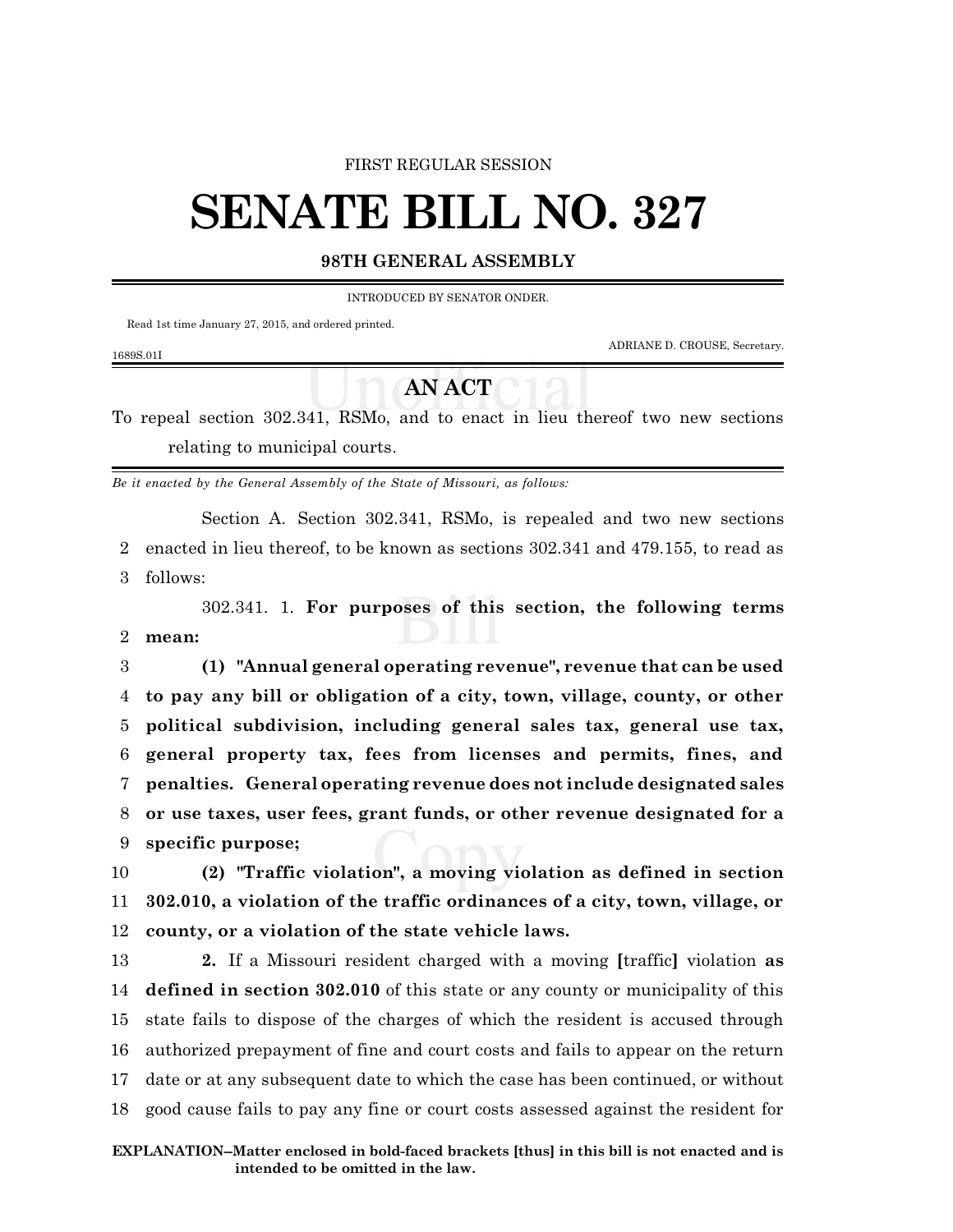any such violation within the period of time specified or in such installments as approved by the court or as otherwise provided by law, any court having jurisdiction over the charges shall within ten days of the failure to comply inform the defendant by ordinary mail at the last address shown on the court records that the court will order the director of revenue to suspend the defendant's driving privileges if the charges are not disposed of and fully paid within thirty days from the date of mailing. Thereafter, if the defendant fails to timely act to dispose of the charges and fully pay any applicable fines and court costs, the court shall notify the director of revenue of such failure and of the pending charges against the defendant. Upon receipt of this notification, the director shall suspend the license of the driver, effective immediately, and provide notice of the suspension to the driver at the last address for the driver shown on the records of the department of revenue. Such suspension shall remain in effect until the court with the subject pending charge requests setting aside the noncompliance suspension pending final disposition, or satisfactory evidence of disposition of pending charges and payment of fine and court costs, if applicable, is furnished to the director by the individual. The filing of financial responsibility with the bureau of safety responsibility, department of revenue, shall not be required as a condition of reinstatement of a driver's license suspended solely under the provisions of this section.

 **[**2.**] 3.** If any city, town, **or** village**[**, or county**]** receives more than thirty percent of its annual general operating revenue from fines and court costs for traffic violations, including amended charges from any traffic violation, occurring within the city, town, **or** village**[**, or county**]**, all revenues from such violations in excess of thirty percent of the annual general operating revenue of the city, town, **or** village**[**, or county**]** shall be sent to the director of the department of revenue and shall be distributed annually to the schools of the county in the same manner that proceeds of all penalties, forfeitures and fines collected for any breach of the penal laws of the state are distributed.

 **4.** The director of the department of revenue shall set forth by rule a procedure whereby excess revenues as **[**set forth above**] provided under subsection 3 of this section** shall be sent to the department of revenue**, and any procedure or form necessary to verify the city, town, or village has sent the correct amount of excess revenues in accordance with this section**. If any city, town, **or** village**[**, or county**]** disputes a determination that it has received excess revenues required to be sent to the department of revenue,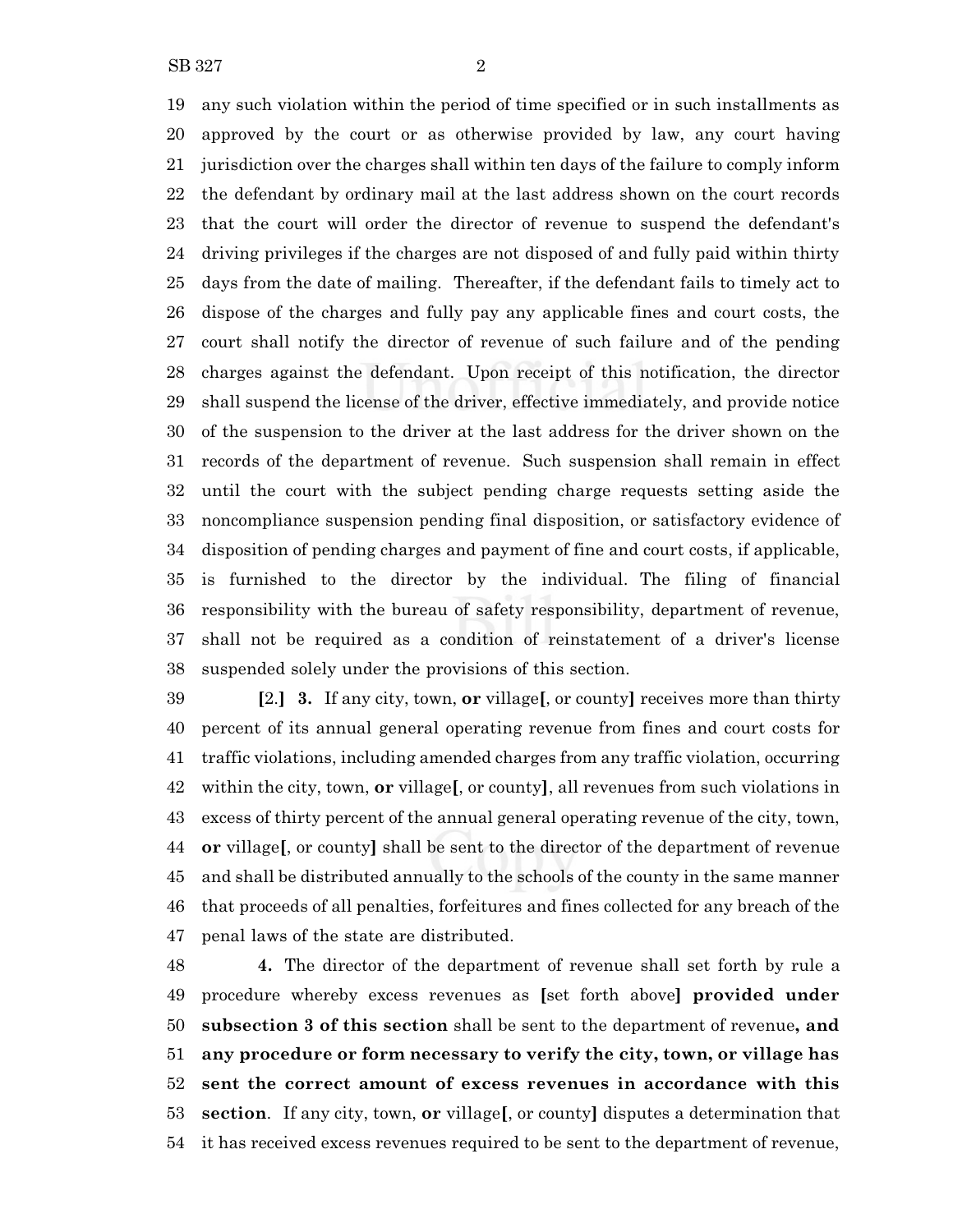such city, town, **or** village**[**, or county**]** may submit to an annual audit by the state auditor under the authority of Article IV, Section 13 of the Missouri Constitution. An accounting of the percent of annual general operating revenue from fines and court costs for traffic violations, including amended charges from any charged traffic violation, occurring within the city, town, **or** village**[**, or county**]** and charged in the municipal court of that city, town, **or** village**[**, or county**]** shall be included in the **[**comprehensive**]** annual financial report submitted to the state auditor by the city, town, **or** village**[**, or county**]** under section 105.145.

 **5.** Any city, town, **or** village**[**, or county**]** which fails to make an accurate **[**or**] and** timely report, or to send excess revenues from such violations to the director of the department of revenue by **[**the date on which the report is due to the state auditor**] the last day of the second month immediately following the end of the city, town, or village's fiscal year** shall suffer an immediate loss of jurisdiction of the municipal court of said city, town, **or** village**[**, or county**]** on all **[**traffic-related**]** charges **involving traffic violations** until all requirements of this section are satisfied. **The department of revenue shall notify the office of state courts administrator when a city, town, or village fails to send its excess revenues in accordance with this section. The state auditor shall notify the office of state courts administrator when a city, town, or village fails to make a timely and accurate report as required under this section and shall notify the state courts administrator when a city, town, or village, which was reported as being noncompliant, has fulfilled the requirements of this section by sending an accurate financial report to the auditor. In order for a municipality that has failed to timely send its excess revenues to the department of revenue to have its court jurisdiction restored, the city, town, or village, shall pay to the director of the department, in addition to any excess revenues owed by the city, town, or village, interest on the revenues at the rate determined by section 32.065 from the day the revenues were due to the department. Once the department of revenue receives all revenues and interest payments owed by the city, town, or village, the department shall notify the office of state courts administrator of the municipality's compliance with this section. When a city, town, or village is reported to the office of state courts administrator as failing to comply with this section, the state courts**